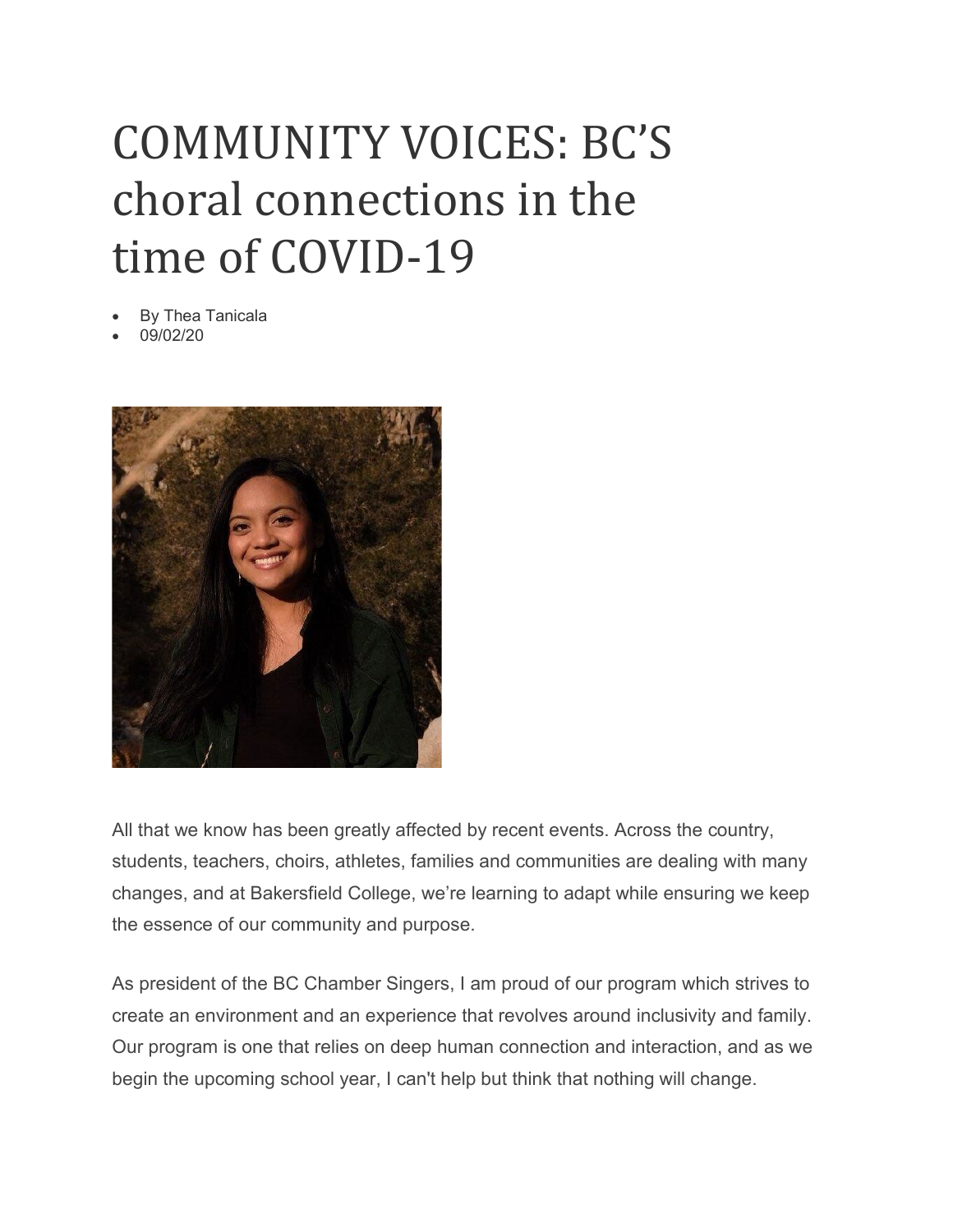Usually, BC's Chamber Singers would have just finished a two to three day retreat in the woods where we learn to support one another, sing together and establish a strong family connection that we can rely on for years. Aug. 18 would have been our first performance at the New Student Convocation, which is our annual introduction to the new incoming students.

These are things we can no longer do and it's extremely challenging to be physically distanced from my choir family, but it's even more difficult to accept the fact that we're not able to make beautiful music together. I said earlier that nothing may change, but it's important to realize that change is necessary. Things may not be how we want them to be, but we can do everything in our power to make sure that we rise to the occasion, adapt to the circumstances and maintain the essence and value of what it means to be part of something greater than ourselves. I believe this is exactly what we are trying to do.

Earlier this month, BC's Chamber Singers conducted our first virtual retreat where members received goody bags filled with familiar treats like mini s'mores to represent sitting by the campfires, BC choir wristbands and a Chamber Singers yard sign to remind us we are still in this together and connected.

This fall, we look forward to hosting a virtual concert on Nov. 6 titled "Becoming Us," where we will collaborate with BC's photography and videography students. We will also hold the first virtual Chamber Choir Festival with local high schools where composer Eric Whitacre will be the guest speaker. We also acknowledge the different hardships our society is facing and will be studying some African American composers this semester and feature four female composers in the repertoire of our virtual concert.

Music is what drives me and it's been the source of comfort and motivation during quarantine. Together, it has to be our mission to keep moving forward and to work as hard as we can until one day we can meet with each other and sing side by side.